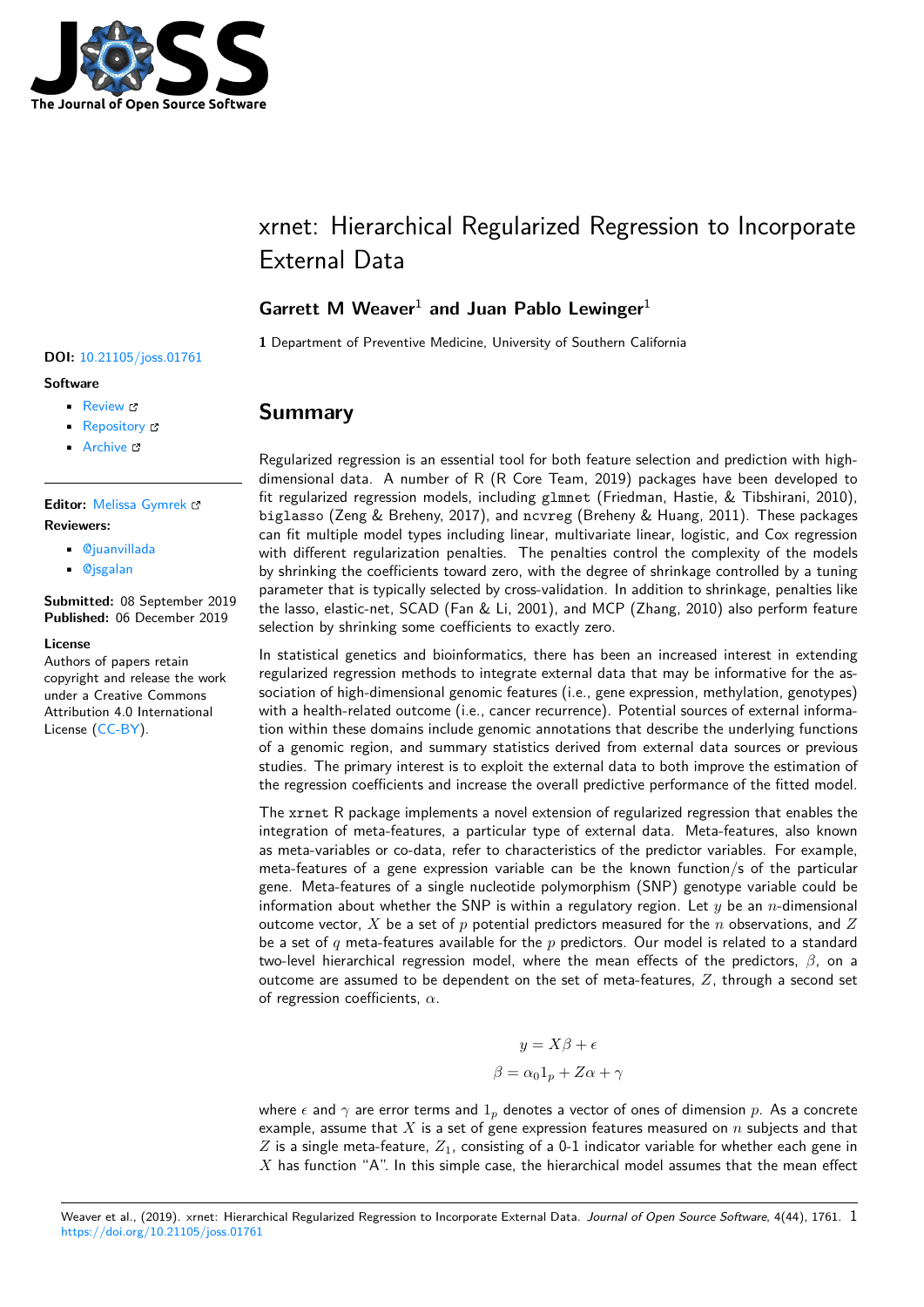

of expression on the outcome among genes with function "A" is  $\alpha_0 + \alpha_1$  and the effect among genes that do not have function "A" is  $\alpha_0$ .

The general form of our model extends this two level hierarchy to a high-dimensional setting by jointly modeling *X* and *Z* in a regularized regression framework that accounts for the hierarchical nature of the data. In the case of a continuous outcome, the model can be expressed by the following convex optimization problem.

$$
\min_{\beta, \alpha_0, \alpha} \frac{1}{2} ||y - X\beta||_2^2 + \frac{\lambda_1}{r} \sum_{j=1}^p |\beta_j - \alpha_0 - Z_j^T \alpha|^r + \frac{\lambda_2}{s} \sum_{k=1}^q |\alpha_k|^s
$$

In the joint minimization above,  $\lambda_1$  and  $\lambda_2$  are hyperparameters and  $r, s = 1 (lasso), 2 (ridge)$ determine the type of regularization at each level. xrnet can also penalize either level with an elastic-net penalty as well. Unlike standard regularized regression, the predictor coefficients, *β*, are not shrunk towards zero, but rather towards  $\alpha_0 1_p + Z\alpha$  as  $\lambda_1$  increases. The third term in the model allows for variable selection of the 'meta-features' and can shrink *α* towards zero. To efficiently solve this convex optimization problem for various hyperparameter combinations, the variable substitution  $\gamma = \beta - \alpha_0 I_p - Z\alpha$  is used to re-express the problem. The objective function is then a standard regularized regression where the type of regularization and hyperparameter values are variable-specific.

$$
\min_{\gamma,\alpha_0,\alpha} \frac{1}{2} ||y - X\gamma - \alpha_0 X 1_p + XZ\alpha)||_2^2 + \frac{\lambda_1}{r} \sum_{j=1}^p |\gamma_j|^r + \frac{\lambda_2}{s} \sum_{k=1}^q |\alpha_k|^s
$$

This package extends the coordinate descent algorithm of Friedman (Friedman et al., 2010) to allow for this variable-specific penalization in order to fit the model described above.

Along with this extension, xrnet can fit standard regularized regression models and integrates popular features from the R packages glmnet and biglasso. Below is a comparison of features that are available in xrnet, glmnet, and biglasso. In addition to continuous and binary outcomes, there is active development to extend xrnet to survival outcomes, including Cox regression and accelerated failure time models.

| Feature                                  | xrnet                                                                | glmnet                                                               | biglasso           |
|------------------------------------------|----------------------------------------------------------------------|----------------------------------------------------------------------|--------------------|
| Matrix types<br>supported                | Dense<br>(In-Memory),<br>Sparse<br>(In-Memory),<br>Memory-<br>mapped | Dense<br>(In-Memory),<br>Sparse<br>(In-Memory)                       | Memory-mapped      |
| Outcome types<br>supported               | Gaussian,<br><b>Binomial</b>                                         | Gaussian,<br>Multiresponse<br>Gaussian,<br>Binomial, Poisson,<br>Cox | Gaussian, Binomial |
| Feature-specific<br>penalty scaling      | yes                                                                  | yes                                                                  | yes                |
| Feature-specific<br>penalty types        | yes                                                                  | no                                                                   | no                 |
| User controls feature<br>standardization | yes                                                                  | yes                                                                  | no                 |
| User controls<br>inclusion of intercept  | yes                                                                  | yes                                                                  | no                 |